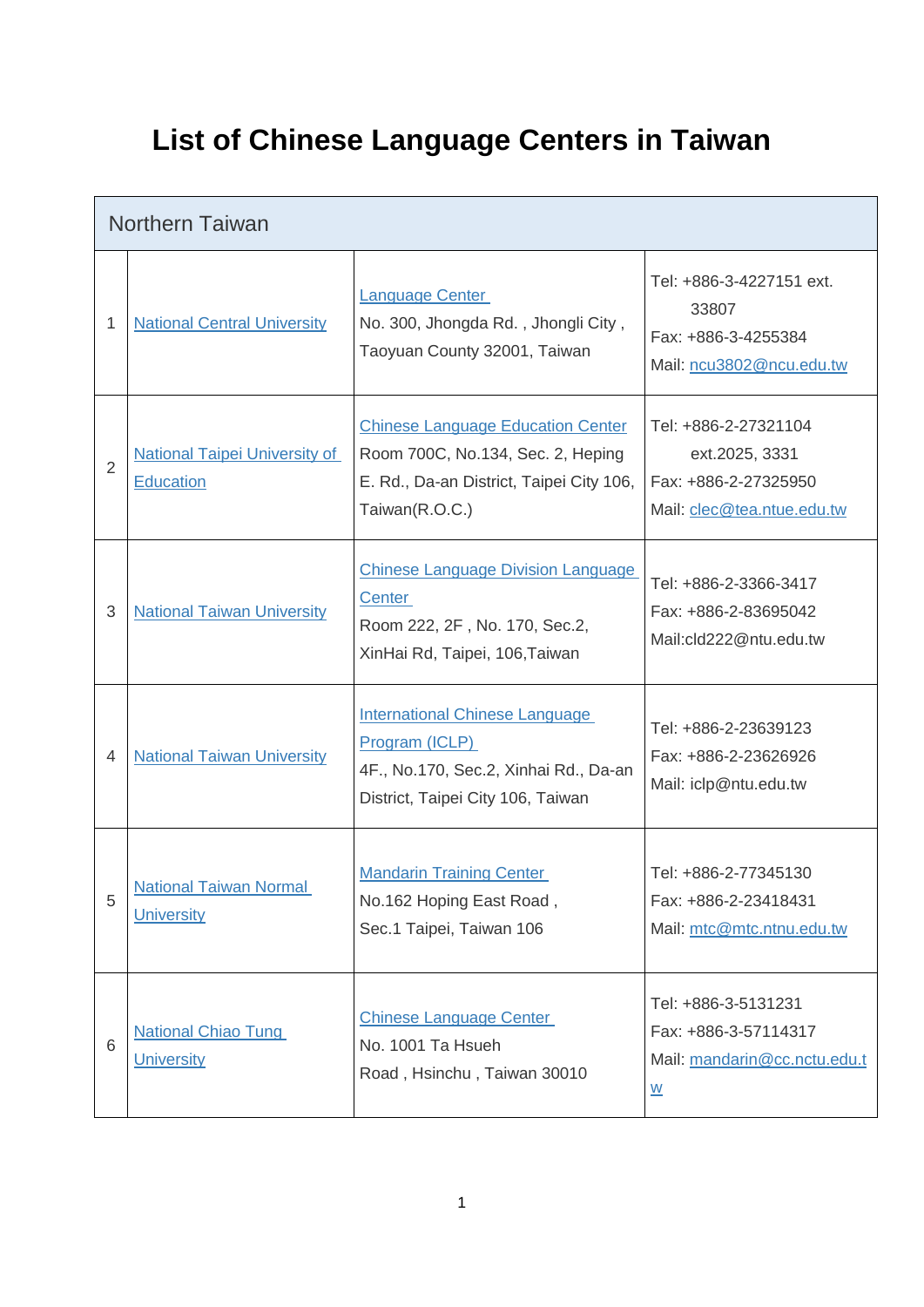| $\overline{7}$  | <b>National Chengchi University</b> | <b>Chinese Language Center</b><br>No.64, Sec. 2, Zhinan Rd., Wenshan<br><b>District</b><br>Taipei City 11605, Taiwan (R.O.C.)        | Tel: +886-2-2938-7141/7142<br>Fax: +886-2-2939-6353<br>Mail: mandarin@nccu.edu.tw                   |
|-----------------|-------------------------------------|--------------------------------------------------------------------------------------------------------------------------------------|-----------------------------------------------------------------------------------------------------|
| 8               | <b>Chinese Culture University</b>   | <b>Mandarin Learning Center</b><br>4F, No.231, Sec.2, Chien-Kuo S.<br>Rd., Taipei, Taiwan                                            | Tel: +886-2-2700-5858<br>ext.8131~8136<br>Fax: +886-2-27081257<br>Mail: mlc@sce.pccu.edu.tw         |
| 9               | <b>Tamkang University</b>           | <b>Division of Continuing Education</b><br>No.5, Lane 199, Kin-Hwa<br>St., Taipei, Taiwan                                            | Tel: +886-2-23216320 ext.<br>8836, 8347<br>Fax: +886-2-23214036<br>Mail: clc@mail2.tku.edu.tw       |
| 10 <sup>°</sup> | <b>Fu Jen Catholic University</b>   | Center of Chinese Language and<br><b>Culture</b><br>No. 510 Zhongzheng Rd., Xinzhuang<br>District, New Taipei<br>City 24205, Taiwan. | Tel: +886-2-2905-2414/3721<br>Fax: +886-2-29052166<br>Mail: flcg1013@mails.fju.edu.t<br>W           |
| 11              | <b>Ming Chuan University</b>        | <b>Mandarin Studies and Culture Center</b><br>B204, No.250 Zhong-Shan N. Rd.<br>Sec.5, Taipei 111 Taiwan                             | Tel: +886-2-2882-4564 ext.<br>2405<br>Fax: +886-2-8861-3491<br>Mail: mscc@mcu.edu.tw                |
| 12              | <b>Kainan University</b>            | <b>Chinese Learning Center</b><br>Taoyuan Center:<br>No. 1 Kainan Road, Lujhu(Luzhu),<br>Taoyuan 33857, Taiwan                       | Tel: +886-3-341-2500<br>ext.4639/4640<br>Fax: +886-3-270-5542<br>Mail: mandarin@mail.knu.edu.<br>tw |
|                 |                                     | Taipei Center:<br>No. 6, Sec. 1, Jinan Rd., Zhongzheng<br>Dist., Taipei City, Taiwan (Room<br>109A)                                  | Tel: +886-2-33224533#15<br>Fax: +886-2-2396-0071<br>Mail: mandarin@mail.knu.edu.<br><u>tw</u>       |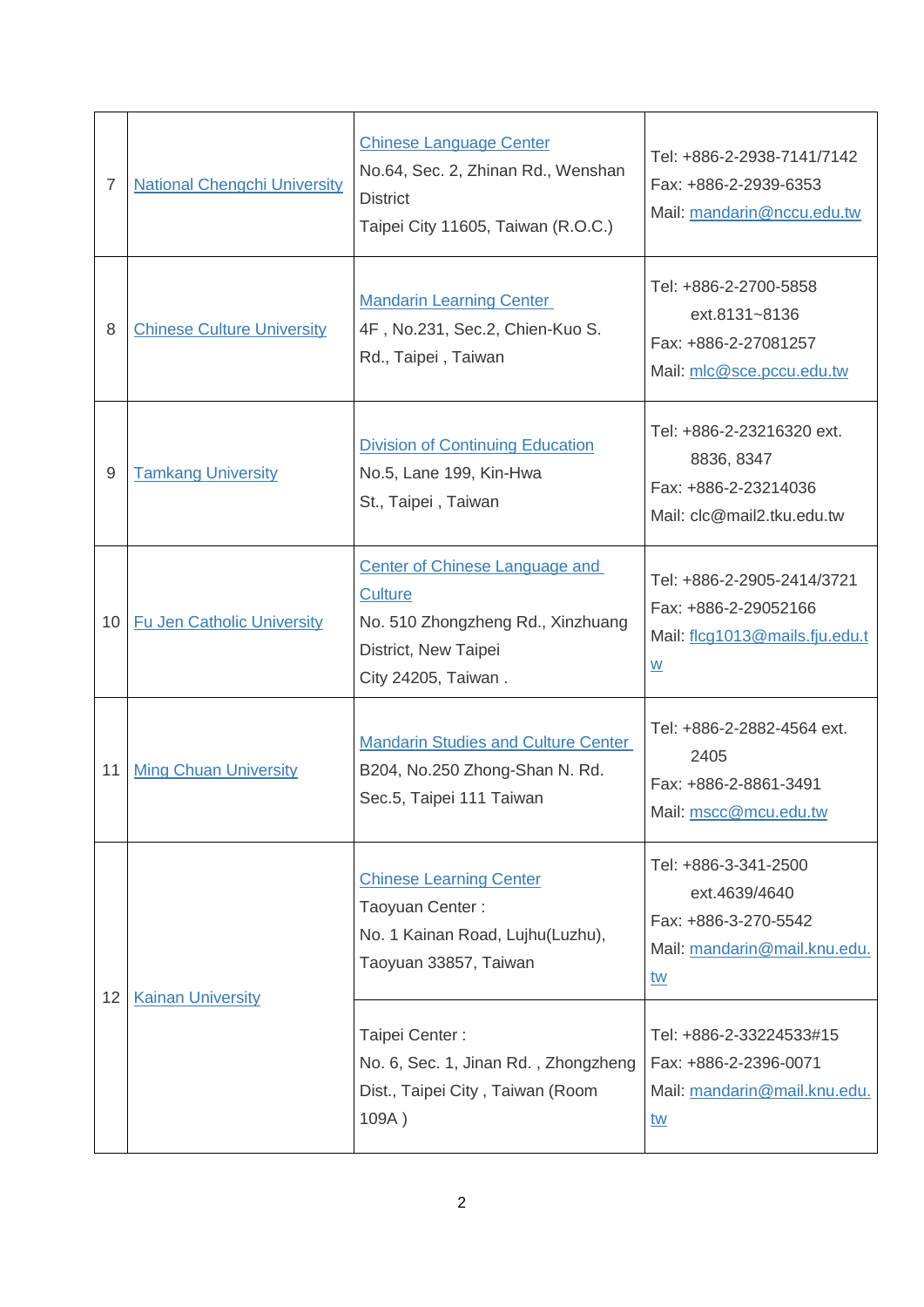| 13 | Chung Yuan Christian<br><b>University</b>                       | <b>Mandarin Learning Center</b><br>No.200, Chung pei Rd., Chung-Li<br>City, Taiwan 32023, R.O.C                                         | Tel: +886-3-2651324<br>Fax: +886-3-2651328<br>Mail: cmlcycu@cycu.edu.tw                                 |
|----|-----------------------------------------------------------------|-----------------------------------------------------------------------------------------------------------------------------------------|---------------------------------------------------------------------------------------------------------|
| 14 | <b>Chung Hua University</b>                                     | <b>Mandarin Training Center</b><br>No. 707, Sec.2, WuFu<br>Rd., Hsinchu 30012 Taiwan                                                    | Tel: +886-3-5186176<br>Fax: +886-3-5186174<br>Mail: international@chu.edu.t<br>$\underline{\mathsf{w}}$ |
| 15 | <b>Taipei Chengshih University</b><br>of Science and Technology | <b>Mandarin Center</b><br>No. 2, Xueyuan Rd., Beitou, Taipei,<br>112 Taiwan                                                             | Tel: +886-2-23313000<br>Fax: +886-2-23319966<br>Mail: flagvisa@yahoo.com.<br>tw                         |
| 16 | <b>China University of Science</b><br>and Technology            | <b>Language Center</b><br>No.245, Sec. 3, Academia Rd.,<br>Nangang Dist., Taipei City 115,<br>Taiwan (R.O.C.)                           | Tel: +886-2-27821862ext.271<br>Fax: +886-2-27852344<br>Mail: wendy@cc.cust.edu.tw                       |
| 17 | Lunghwa University of<br><b>Science and Technology</b>          | <b>Chinese Language Center</b><br>No.300, Sec. 1, Wanshou Rd.,<br>NGuishan Shiang, Taoyuan County<br>33306, Taiwan (R.O.C.)             | Tel: +886-2-82093211<br>ext.6770<br>Fax: +886-2-82094650<br>Mail: chinese@mail.lhu.edu.tw               |
| 18 | <b>Soochow University</b>                                       | <b>Chinese Language Center</b><br>Room S101, Feng Ya Hall, No.<br>70,<br>No. 70, Linhsi Road, Shihlin, Taipei<br>11102, Taiwan (R.O.C.) | Tel:+886-2-2881-9471<br>ext.5921-5924<br>Fax: +886-2-2883-8350<br>Mail: mandarin@scu.edu.tw             |
| 19 | Nanya Institute of<br><b>Technology</b>                         | The Chinese Language Section<br>No.414, Sec.3, Jhongshan E. Rd.,<br>Zhongli District, Taoyuan City 32091<br>Taiwan (R.O.C.)             | Tel: +886-3-4361070 #7602.<br>7619<br>Fax: +886-3-4650401<br>Mail: cls@tiit.edu.tw                      |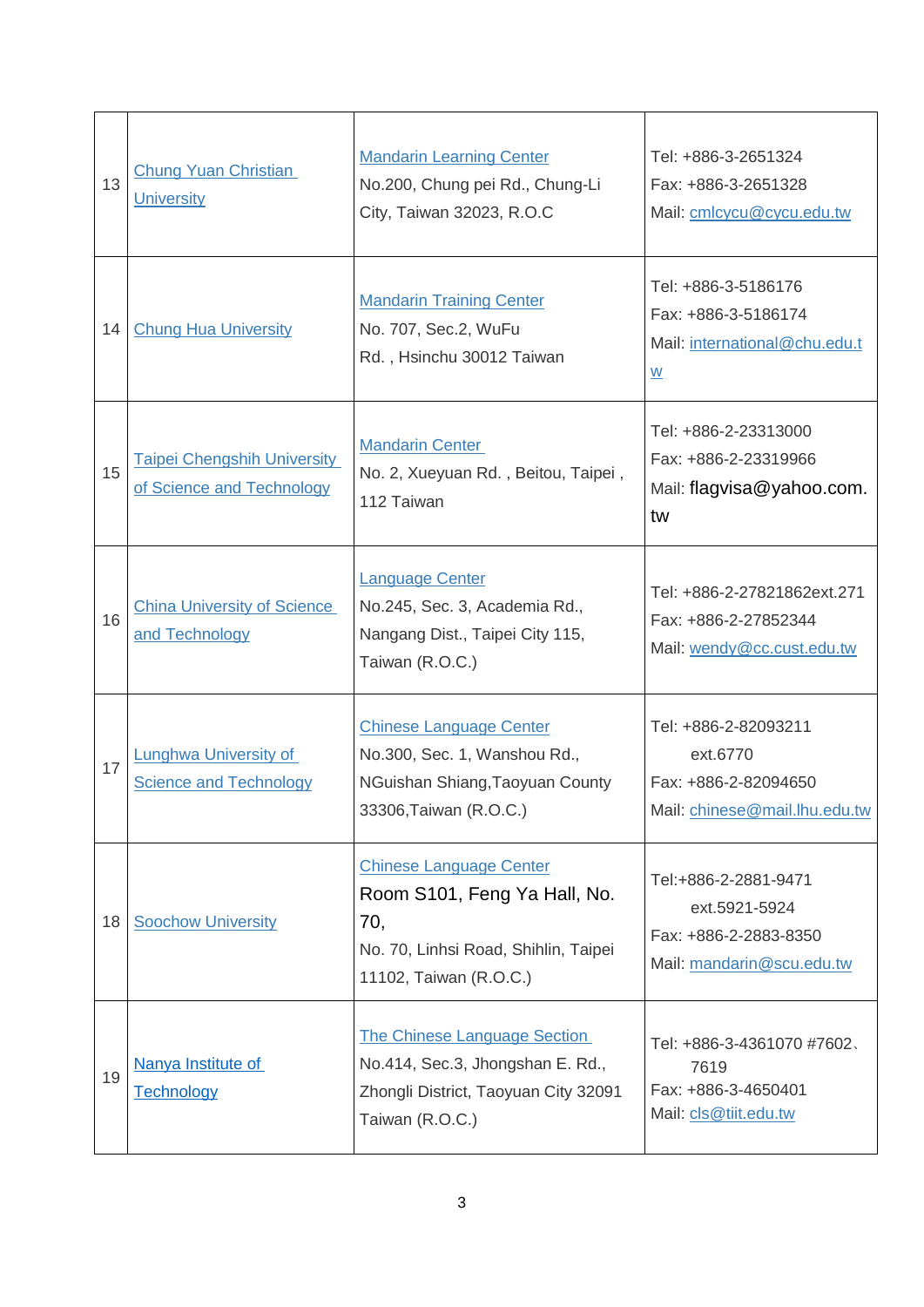| 20 | <b>National United University</b>                  | <b>Chinese Language Center</b><br>No. 2, Lien-Da, Nanshi Village, Miaoli<br>city, Miaoli County, 36063, Taiwan.             | Tel:+886-37-382-146、<br>+886-37-382-147<br>Fax:+886-37-382148<br>Mail: CLC@nuu.edu.tw                     |
|----|----------------------------------------------------|-----------------------------------------------------------------------------------------------------------------------------|-----------------------------------------------------------------------------------------------------------|
| 21 | <b>Shih Chien University</b>                       | <b>Chinese Language Center</b><br>70 Dazhi St., Zhongshan Dist., Taipei<br>10462, Taiwan, R.O.C.                            | Tel:+886-2-2538-1111 #2551<br>Fax:<br>+886-2-2538-1111#2550<br>Mail: chinese@g2.usc.edu.tw                |
| 22 | <b>National Taipei University of</b><br>Technology | <b>Chinese Language Training Center</b><br>1, Sec. 3, Zhongxiao E. Rd., Taipei<br>10608 Taiwan, R.O.C.                      | Tel:+886-2-2771-2171<br>Ext. 1742, 1704, 1703,<br>1746<br>Fax: +886-2-2752-4269<br>Mail: cltc@ntut.edu.tw |
| 23 | <b>Shih Hsin University</b>                        | Center for Teaching Chinese as a<br><b>Second Language</b><br>#1, Lane17, Sec.1, Mu-Cha Rd.,<br>Taipei , Taiwan 116, R.O.C. | Tel: +886-22368225<br>ext #2258, #3596<br>Mail:<br>ctcshu@cc.shu.edu.tw, xrcha<br>ng007@hotmail.com       |
| 24 | <b>National Tsing Hua University</b>               | <b>Chinese Language Center</b><br>No.101, Section 2, Kuang-Fu Road,<br>Hsinchu, Taiwan 30013, R.O.C.                        | Tel: +886-3-573-5528<br>+886-3-5715131<br>ext 62355<br>Fax: +886-3-573-5568<br>Email: clc@my.nthu.edu.tw  |
| 25 | <b>National Taiwan Ocean</b><br><b>University</b>  | <b>Chinese Language Center</b><br>No.2, Beining Rd., Jhongjheng District,<br>Keelung City 202, Taiwan (R.O.C.)              | Tel: +886-2-2462-2192<br>#2057 or #2002<br>Fax: +886-2-2463-2371<br>Email:<br>hsueh@mail.ntou.edu.tw      |
| 26 | <b>Vanung University</b>                           | <b>Chinese Language Center</b><br>No.1, Wanneng Rd., Zhongli Dist.,<br>Taoyuan City 32061, Taiwan (R.O.C.)                  | Tel: +886-3-4515811 #40003<br>Email:<br>cc13721@mail.vnu.edu.tw                                           |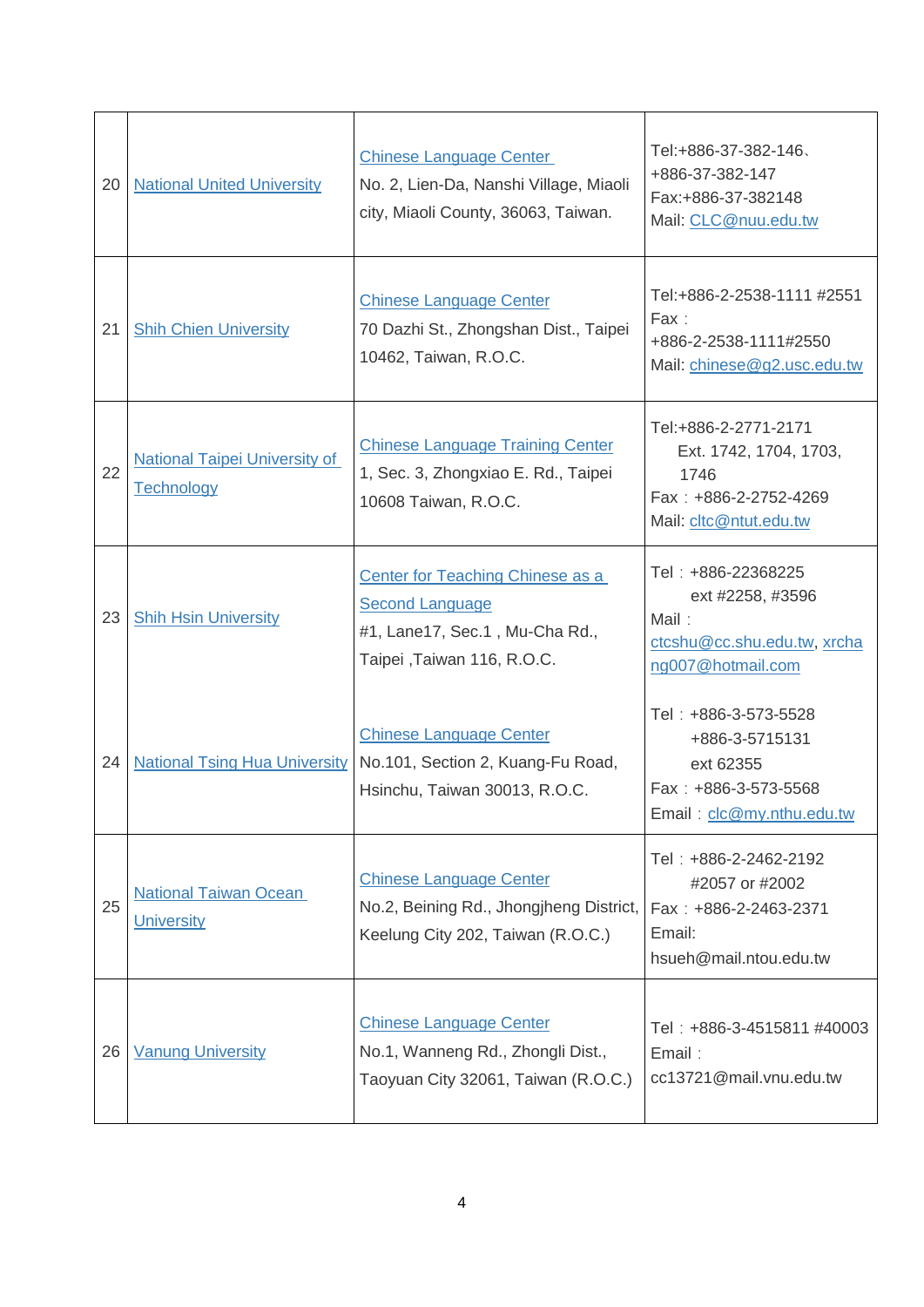| 27             | <b>National Taiwan College of</b><br><b>Performing Art</b>     | <b>Chinese Language Education Center</b><br>Nei-Hu Campus: 177, Sec. 2, Nei-Hu<br>Rd., Taipei Taiwan                  | TEL: +886-2-2796-2666<br>Ext. 1150, 1151<br>FAX: +886-2-2937-5561<br>E-Mail: bennieyy@tcpa.edu.tw<br>klfaith11@gmail.com |
|----------------|----------------------------------------------------------------|-----------------------------------------------------------------------------------------------------------------------|--------------------------------------------------------------------------------------------------------------------------|
| 28             | <b>Minghsin University of</b><br><b>Science and Technology</b> | <b>Chinese Language Teaching Center</b><br>No.1, Xinxing Rd., Xinfeng Hsinchu<br>30401, Taiwan(R.O.C)                 | TEL: +886-3-5577682<br>#1279、1453<br>FAX: +886-3-5593142<br>Email: benny@must.edu.tw                                     |
|                | <b>Central Taiwan</b>                                          |                                                                                                                       |                                                                                                                          |
| 1              | <b>Tunghai University</b>                                      | <b>Chinese Language Center</b><br>P.O. Box 898. Taichung, Taiwan                                                      | Tel: +886-4-23590259<br>Fax: +886-4-23594408<br>Mail: clc@thu.edu.tw                                                     |
| $\overline{2}$ | <b>Feng Chia University</b>                                    | <b>Chinese Language Center</b><br>PO Box 25-202, Taichung, Taiwan<br>40724, R.O.C.                                    | Tel: +886-4-24517250<br>ext. 5873 / 5875<br>Fax: +886-4-24510243<br>Mail: clc@fcu.edu.tw                                 |
| 3              | <b>Providence University</b>                                   | <b>Chinese Language Education Center</b><br>200, Sec. 7, Taiwan Boulevard, Shalu<br>Dist., Taichung City43301, Taiwan | Tel: +886-4-26645009<br>Fax: +886-4-26330340<br>Mail: clhuang@pu.edu.tw                                                  |
| 4              | <b>National Taichung University</b><br>of Education            | <b>Chinese Language Center</b><br>No.227, MinSheng<br>Road, Taichung City, Taiwan R.O.C.                              | Tel: 886-4-22183283<br>Fax: 886-4-22188150<br>Mail: clc@mail.ntcu.edu.tw                                                 |
| 5              | <b>National Chiayi University</b>                              | <b>Language Center-Division of Chinese</b><br>as a Second Language<br>No.580 Xinmin Rd., Chiayi<br>City 60004, Taiwan | Tel: +886-5-273-2983<br>Fax:+886-5-284-4916<br>Mail: cslncyu@mail.ncyu.edu.t<br>$\underline{\mathsf{W}}$                 |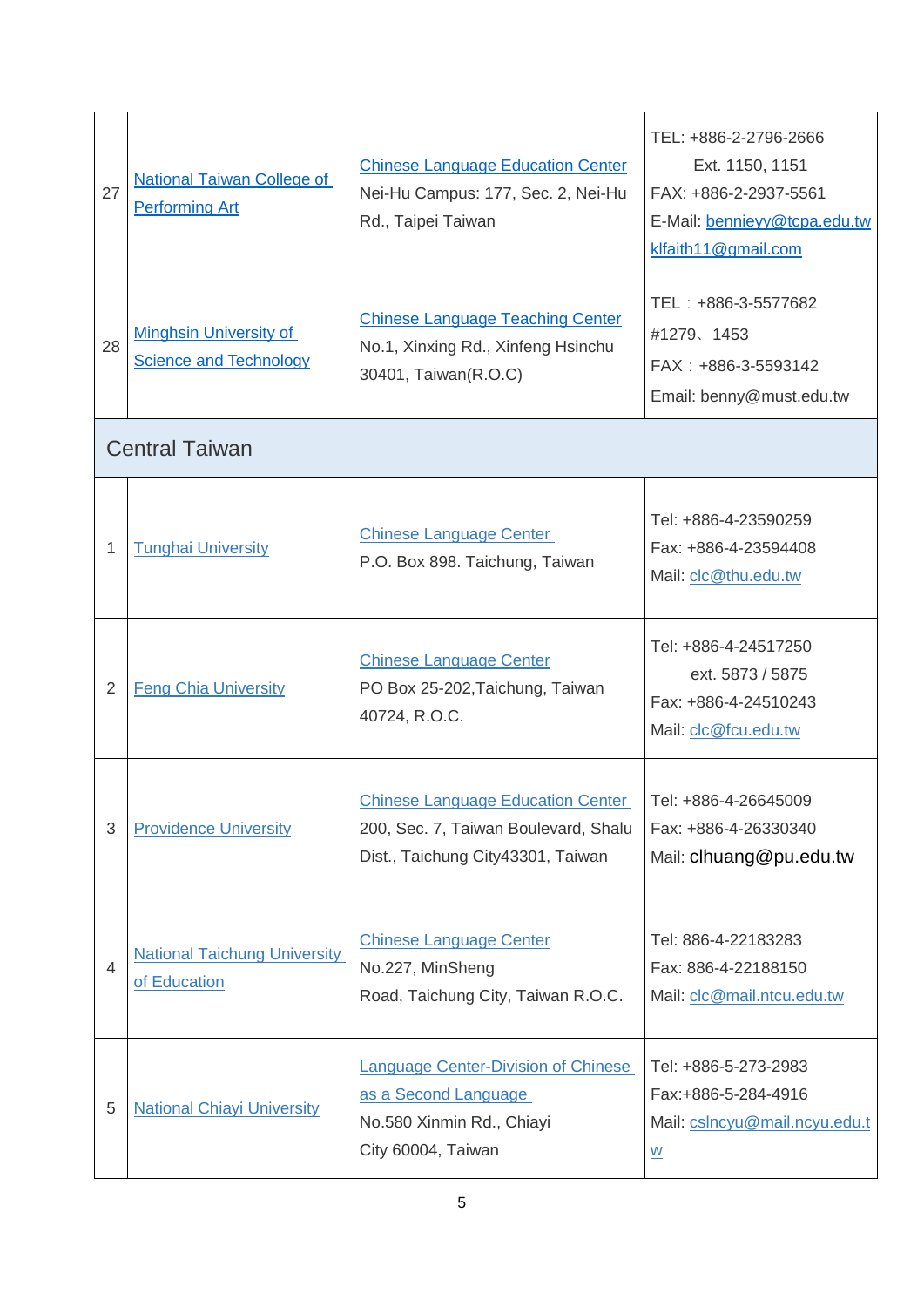| 6               | <b>Chienkuo Technology</b><br><b>University</b>                       | <b>Language Center</b><br>No. 1, Chieh-Shou North Road,<br>Changhua City, Taiwan                                                     | Tel: +886-4-7111111<br>ext. 4003<br>Fax: +886-4-7114631<br>Mail: Ic@ctu.edu.tw                                                   |
|-----------------|-----------------------------------------------------------------------|--------------------------------------------------------------------------------------------------------------------------------------|----------------------------------------------------------------------------------------------------------------------------------|
| 7               | <b>National Chung Hsing</b><br><b>University</b>                      | Chinese Program, Language Center<br>No.250, Kuo Kuang<br>Rd, Taichung City, Taiwan R.O.C.                                            | Tel: +886-4-22840326<br>ext. 312 & 399<br>Fax: +886-4-22859956<br>Mail: language@dragon.nchu.<br>edu.twchinesenchu@gmail.co<br>m |
| 8               | <b>National Changhua</b><br><b>University of Education</b>            | <b>Language Center</b><br>No.108, Xueshi St., Changhua City<br>500, Taiwan                                                           | Tel: +886-4-7232105<br>ext. 1671<br>Fax: +886-4-7211226<br>Mail: ct@cc2.ncue.edu.tw                                              |
| 9               | <b>Chaoyang University of</b><br><b>Technology</b>                    | <b>Chinese Learning Section,</b><br><b>Language Center</b><br>168, Jifeng E. Rd., Wufeng District,<br>Taichung, 41349 Taiwan, R.O.C. | Tel: +886-4-2332-3000<br>#7537<br>Mail: cl@cyut.edu.tw                                                                           |
| 10 <sup>°</sup> | <b>Mingdao University</b>                                             | Chinese Learning Program, Language<br><b>Center</b><br>No. 369, Wen-Hua Rd., Pitou,<br>ChangHua, 52345, Taiwan, R.O.C.               | Tel: +886-4--887-6660<br>ext.2021-2023<br>Mail: serena@mdu.edu.tw                                                                |
| 11              | <b>National Yunlin University of</b><br><b>Science and Technology</b> | <b>Language Center</b><br>123 University Road, Section<br>3, Douliou, Yunlin 64002, Taiwan,<br>R.O.C                                 | Tel:+886-5-534-2601 #3125<br>Mail: leecy@yuntech.edu.tw                                                                          |
| 12              | <b>National Chin-Yi University of</b><br><b>Technology</b>            | <b>Language Center</b><br>No.57, Sec. 2, Zhongshan Rd.,<br>Taiping Dist., Taichung 41170, Taiwan<br>(R.O.C.)                         | TEL: +886-4-23924505 #5167<br>Mail: tsuyoshi@ncut.edu.tw                                                                         |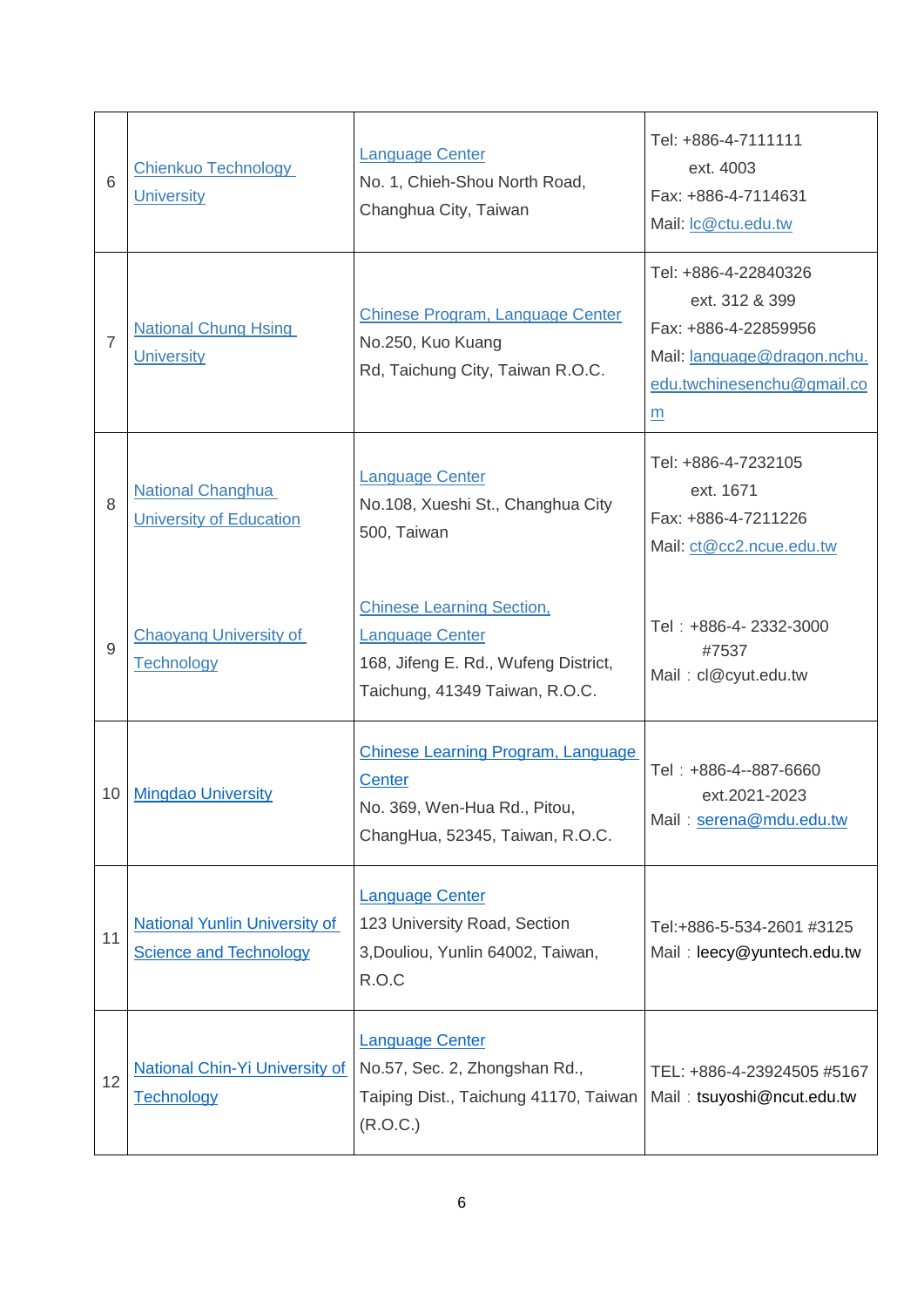|   | <b>Southern Taiwan</b>                                |                                                                                                                                                |                                                                                                 |
|---|-------------------------------------------------------|------------------------------------------------------------------------------------------------------------------------------------------------|-------------------------------------------------------------------------------------------------|
| 1 | <b>National Kaohsiung Normal</b><br><b>University</b> | <b>Chinese Language Program</b><br>No. 116, Hoping 1 st Rd., Lingya<br>District, Kaohsiung, 802 Taiwan                                         | Tel: +886-7-7172930<br>ext. 2603~2605<br>Fax: +886-7-7166903<br>Mail: s2@nknu.edu.tw            |
| 2 | <b>National Cheng Kung</b><br><b>University</b>       | <b>College of Liberal Arts, Chinese</b><br><b>Language Center</b><br>No.1, University Road, Tainan City,<br>701 Taiwan                         | Tel: +886-6-2757575<br>ext. 52040<br>Fax: +886-6-2742516<br>Mail: shuling@mail.ncku.edu.t<br>W  |
| 3 | <b>National Sun Yat-Sen</b><br><b>University</b>      | <b>Chinese Language Center</b><br>No. 70, Lian-hai Rd., Kaohsiung,<br>80424 Taiwan                                                             | Tel: +886-7-5252000<br>ext. 3030~3031<br>Fax: +886-7-5253039<br>Mail: alfc@mail.nsysu.edu.tw    |
|   |                                                       | Division of Chinese Language,                                                                                                                  | Tel:                                                                                            |
| 4 | <b>National University of</b><br><b>Kaohsiung</b>     | <b>Language Center, National University</b><br>of Kaohsiung<br>No 700, Kaohsiung University Road,<br>Na-Tzu District, Kaohsiung,<br>811 Taiwan | +886-7-5919257<br>+886-7-5919259<br>Fax: +886-7-5919258<br>Mail: clc@nuk.edu.tw                 |
| 5 | <b>National Pingtung University</b>                   | <b>Chinese Language Division</b><br>No 1, Lin-sen Road, Pingtung,<br>900 Taiwan.                                                               | Tel: +886-8-7663800<br>ext. 24001/24002<br>Fax:+886-8-7226409<br>Mail: Lce@mail.nptu.edu.t<br>W |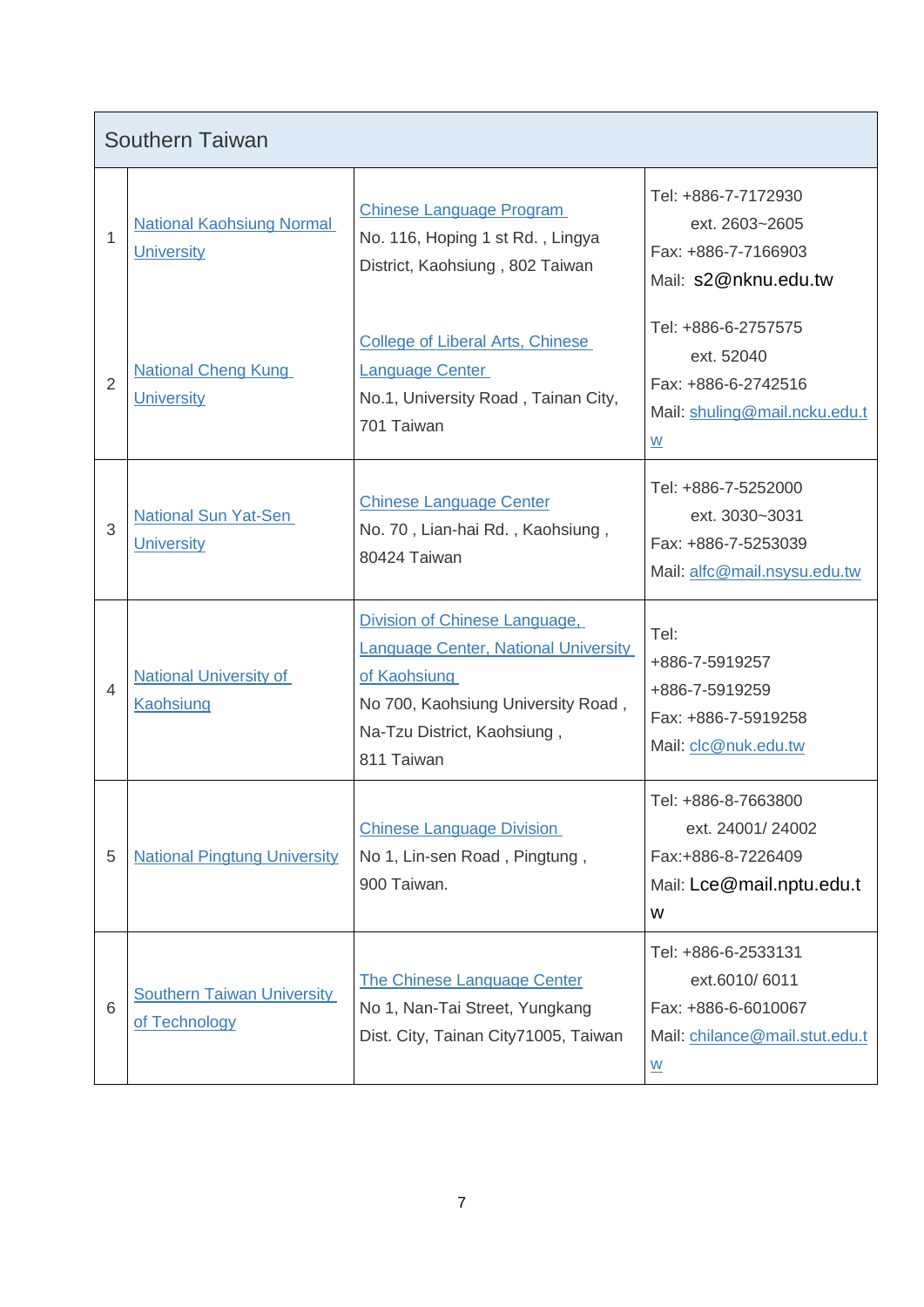| $\overline{7}$ | <b>Wenzao Ursuline University</b><br>of Languages                                         | <b>Center of Chinese Language</b><br>900, Mintsu 1st Road, Sanming<br>DistrictKaohsiung 807, Taiwan           | Tel: +886-7-3426031<br>ext. 3302~3303<br>Fax: +886-7-3464672<br>Mail: clc@mail.wzu.edu.tw   |
|----------------|-------------------------------------------------------------------------------------------|---------------------------------------------------------------------------------------------------------------|---------------------------------------------------------------------------------------------|
| 8              | <b>National Pingtung University</b><br>of Science and Technology                          | <b>Chinese Language Center</b><br>No.1, Shuefu Road, 91201 Neipu,<br>Pingtung Taiwan, R.O.C.                  | Tel: +886-8-7703202<br>ext.7715<br>Fax: +886-8-7740274<br>Mail: clc@mail.npust.edu.tw       |
| $9\,$          | <b>I-Shou University</b>                                                                  | <b>Chinese Language Center</b><br>7F., No.21, Wufu 3rd Road, Cianjin<br>District, Kaohsiung City80145, Taiwan | +886-7-6577711<br>Tel:<br>ext.2613<br>Fax: +886-7-6577472<br>Mail: isuclc@isu.edu.tw        |
| 10             | <b>Kao Yuan University</b>                                                                | <b>Chinese Language Center</b><br>No.1821, Chung Shan Rd., Luju<br>Dt. Kaohsiung City, Taiwan                 | Tel: +886-7-6077916<br>Fax: +886-7-6077917<br>Mail: clc@cc.kyu.edu.tw                       |
| 11             | <b>Kun Shan University</b>                                                                | <b>Chinese Language Center</b><br>No.949, Dawan Rd., Yongkang<br>Dist., Tainan<br>City, Taiwan(R.O.C), 71003  | Tel: +886-6-2727175<br>ext.560<br>Fax: +886-6-2050006<br>Mail: Icc@mail.ksu.edu.tw          |
| 12             | <b>Taiwan Shoufu University</b>                                                           | <b>Chinese Language Center</b><br>No.168, Nanshih<br>Li, Madou, Tainan, Taiwan                                | Tel: +886-6-5718888-115<br>Fax: +886-6-5717613<br>E-Mail: chineselc@tsu.edu.tw              |
| 13             | Nan Jeon University of<br><b>Science and Technology</b><br><b>Chinese Language Center</b> | <b>Chinese Language Center</b><br>No.178, Chaoqin Rd., Yanshui Dist.,<br>Tainan City 73746, Taiwan (R.O.C.)   | Tel: +886-6-652-3111<br>Ext. 7524, 1901<br>Fax: +888-6-6520076<br>Mail: clc@mail.nju.edu.tw |